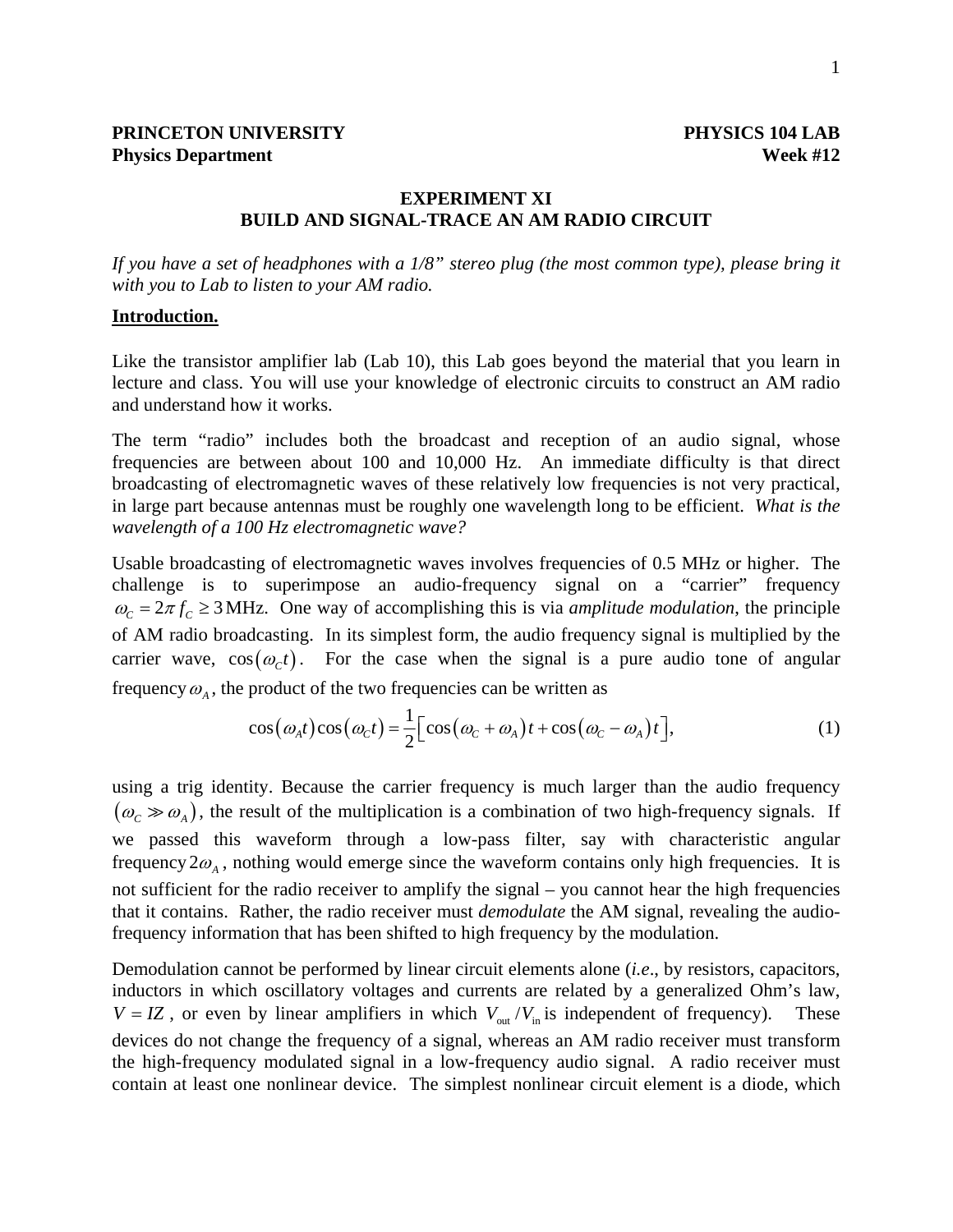you have studied in Lab 10. And indeed, a basic AM radio can be made using a diode, although the way in which the diode demodulates the AM signal is quite sophisticated.

The lefthand side of the figure below shows a modulated signal, which has the form of eq. (1). The diode *rectifies* this waveform, meaning that it transmits only the positive portion of the wave, as shown on the right of the diode in the figure.



The rectified signal now has low-frequency content, as can be verified by passing it through a low-pass filter. *A hint that the waveform on the right in the figure above has low-frequency content, while the waveform on the left does not, is that the average of the waveform on the right is nonzero*  $\Rightarrow$  *there is a zero-frequency component.* However, the period of the rectified signal is one half the period of the period of the audio signal, and so the rectified signal has twice the desired frequency. If the signal were the voice of a person, the effect would be humorous at best.

To be able to extract an audio signal of the proper frequency from the modulated wave, the modulation is performed by first adding an offset to the audio signal, and then multiplying it by the carrier wave. For the example of an audio signal of angular frequency  $\omega_A$ , an appropriately modulated waveform is

$$
\[1+\cos(\omega_A t)\]cos(\omega_C t) = \cos(\omega_C t) + \frac{1}{2}\Big[cos(\omega_C + \omega_A)t + cos(\omega_C - \omega_A)t\Big].\tag{2}
$$

This waveform and its diode rectification are shown in the figure below. Now the period of the rectified signal is the same as that of the audio signal, as desired.

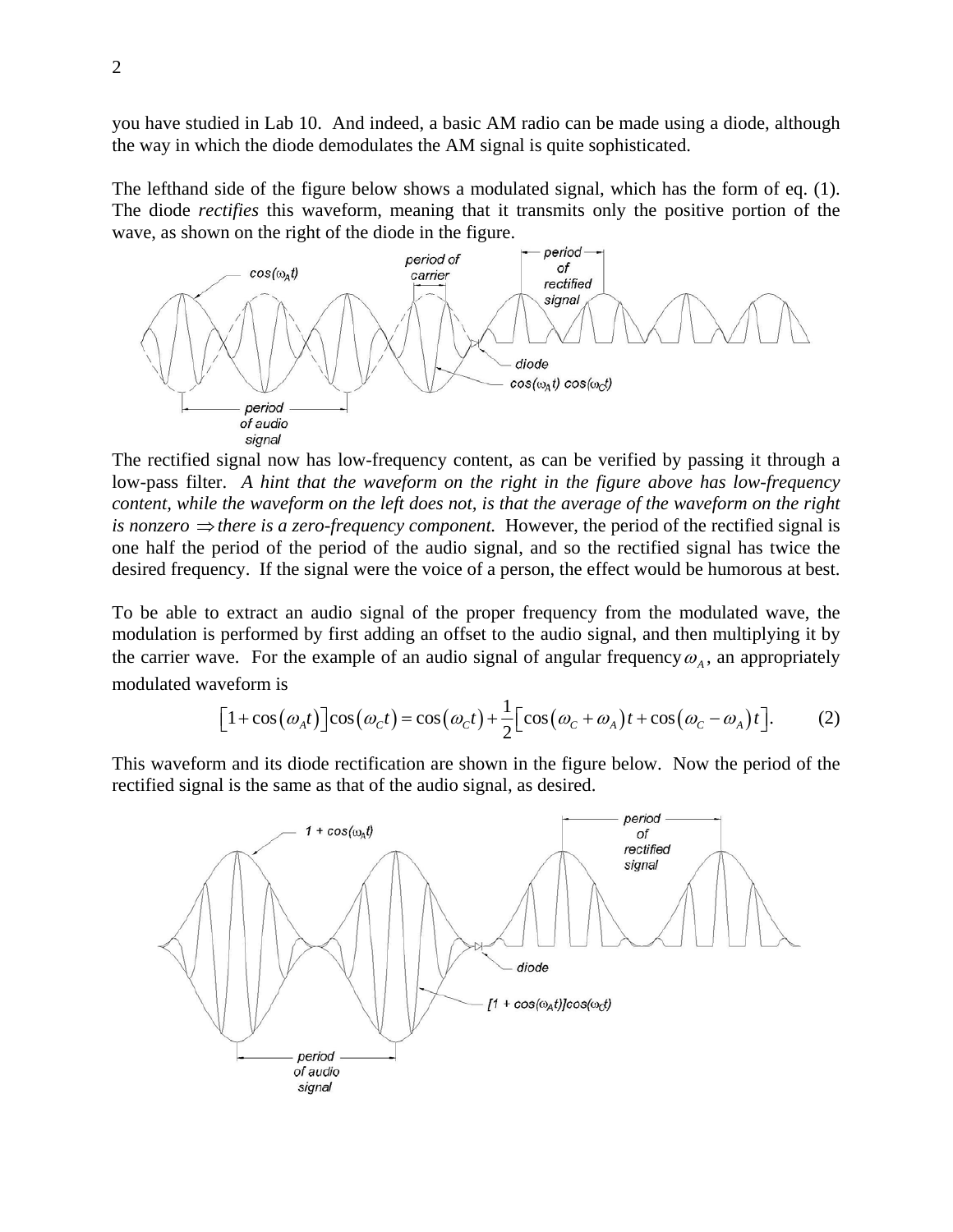An AM radio transmitter implements the scheme of eq. (2), as shown in the figure below. Since the modulation circuit results in a change of frequencies, it cannot be built using only linear circuit elements, but we do not pursue this further here.



The earliest form of radio transmission did not use amplitude modulation. Rather, the carrier wave was turned on and off at intervals corresponding to the "dashes" and "dots" of Morse Code; no voice signals were transmitted. AM radio came into use only around 1920, following the development of the diode vacuum tube. The commercial AM radio band is between 500 and 1600 kHz. Only 10 kHz is allotted to each radio station. Since the modulation requires use of frequencies both higher and lower than the carrier frequency, the maximum allowed audio frequency is only 5 kHz, which is too restrictive for high-quality sound reproduction. To overcome this limitation, new radio bands were created at higher frequencies and with larger bandwidth. And to provide better sound quality, another type of modulation,  $FM = frequency$ modulation, was developed for use with these new radio bands.

The rest of this Lab focuses on understanding of an AM radio receiver. The job of such a receiver is to

- 1. **Receive** the high frequency signal (often called the RF or *radio frequency* signal) with an antenna.
- 2. **Select** the desired carrier frequency ("tune" to the desired radio station).
- 3. **Detect** the signal using a diode to restore low-frequencies to the modulated RF signal.
- 4. **Amplify** the diode-rectified signal.
- 5. **Filter** out the audio frequency part of the rectified signal with a low-pass filter for clearer sound. (Steps 4 and 5 could be reversed.)

In previous Labs this semester you have built circuits that perform each of these functions separately. In this Lab you combine them to build a working AM radio. Besides listening to your radio, you will use an oscilloscope to examine the signal at each stage.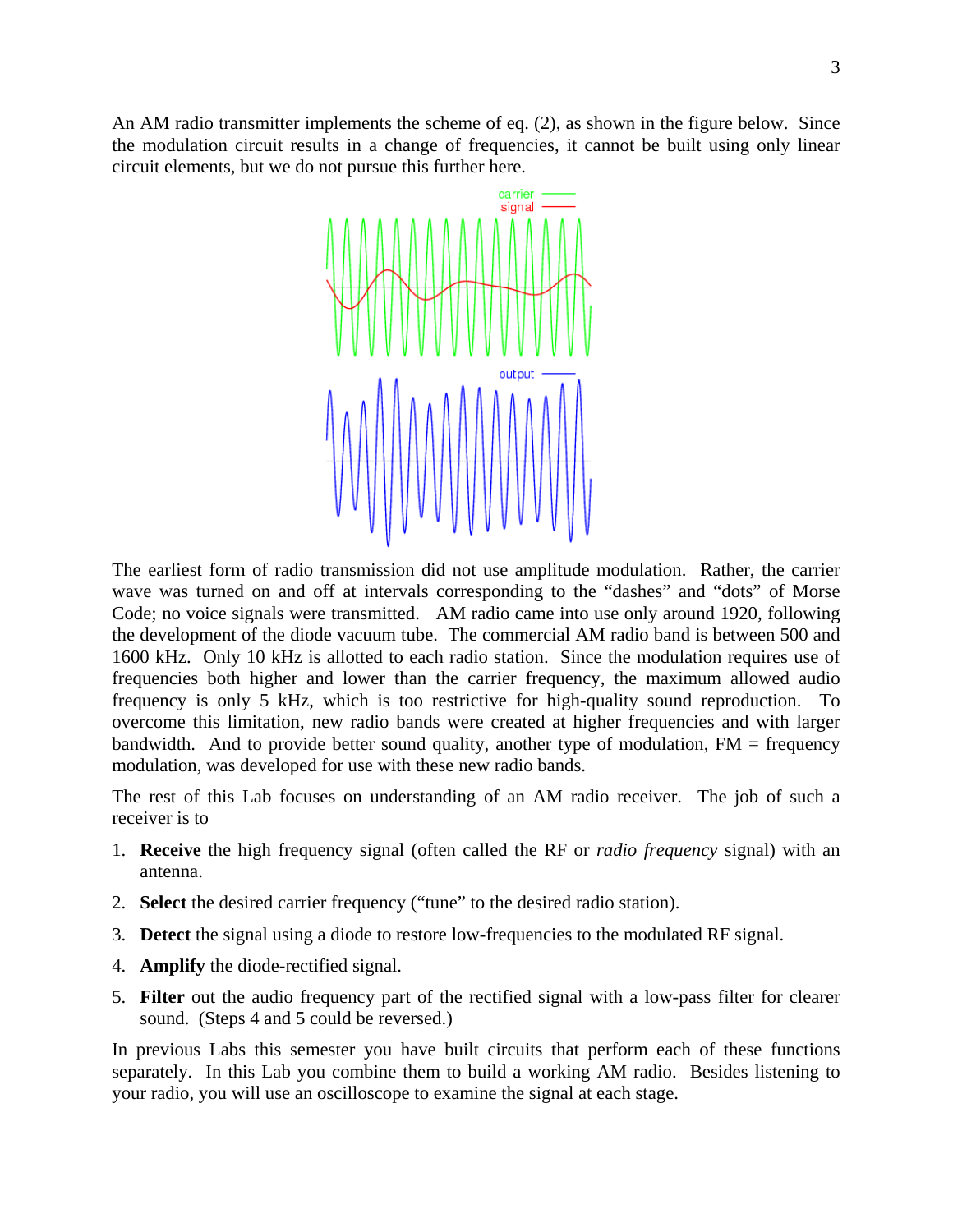This Lab differs somewhat from previous Labs in that the emphasis is on making a device work, rather than on a program of measurements. This Lab is therefore the most representative of how experiments actually proceed, since in most cases much more effort is spent in making a new apparatus work than in taking data with that apparatus.

# **1. I Can't Believe That This is a Radio.**

On your lab bench is a small Radio Shack amplifier/speaker with two wire leads. Connect these leads to the leads of the antenna (whose wires extend outside the lab). Turn on the amplifier via the thumbwheel, and you should hear a faint mixture of signals from several radio stations.

How can this be? The Radio Shack device is labeled "amplifier" not "radio".

Indeed, if the Radio Shack amplifier were a high-quality linear amplifier it would not act like a radio. But this low-cost amplifier is rather nonlinear in its behavior, and a nonlinear circuit element is essential for a radio receiver. Hence, a poor amplifier can act as a radio receiver, and part of the "noise" of such an amplifier is pickup from radio stations.

### **2. Antenna + Diode**

Connect the antenna leads to a circuit that contains a 1N34A germanium diode (with diode drop of only 0.2 V), as shown in the figure below. Build the circuit on a "breadboard".



Is this a better of worse radio than that of part 1? Does the direction of the diode make any difference to the performance of this receiver?

### **3. Add a Tuner**

To isolate the signal from a single radio station, your receiver should include a kind of "bandpass" filter that can be tuned to any desired central frequency. Among the basic circuits that you have studied, an *LC* resonant circuit is best suited for this task. Recall that the resonant angular frequency of an *LC* loop is  $\omega_{\text{res}} = 1/\sqrt{LC}$  where *L* is the inductance and *C* is the capacitance of the circuit elements. We desire that  $\omega_{\text{res}} \approx 10^7 \text{ Hz}$  to tune on AM radio stations.

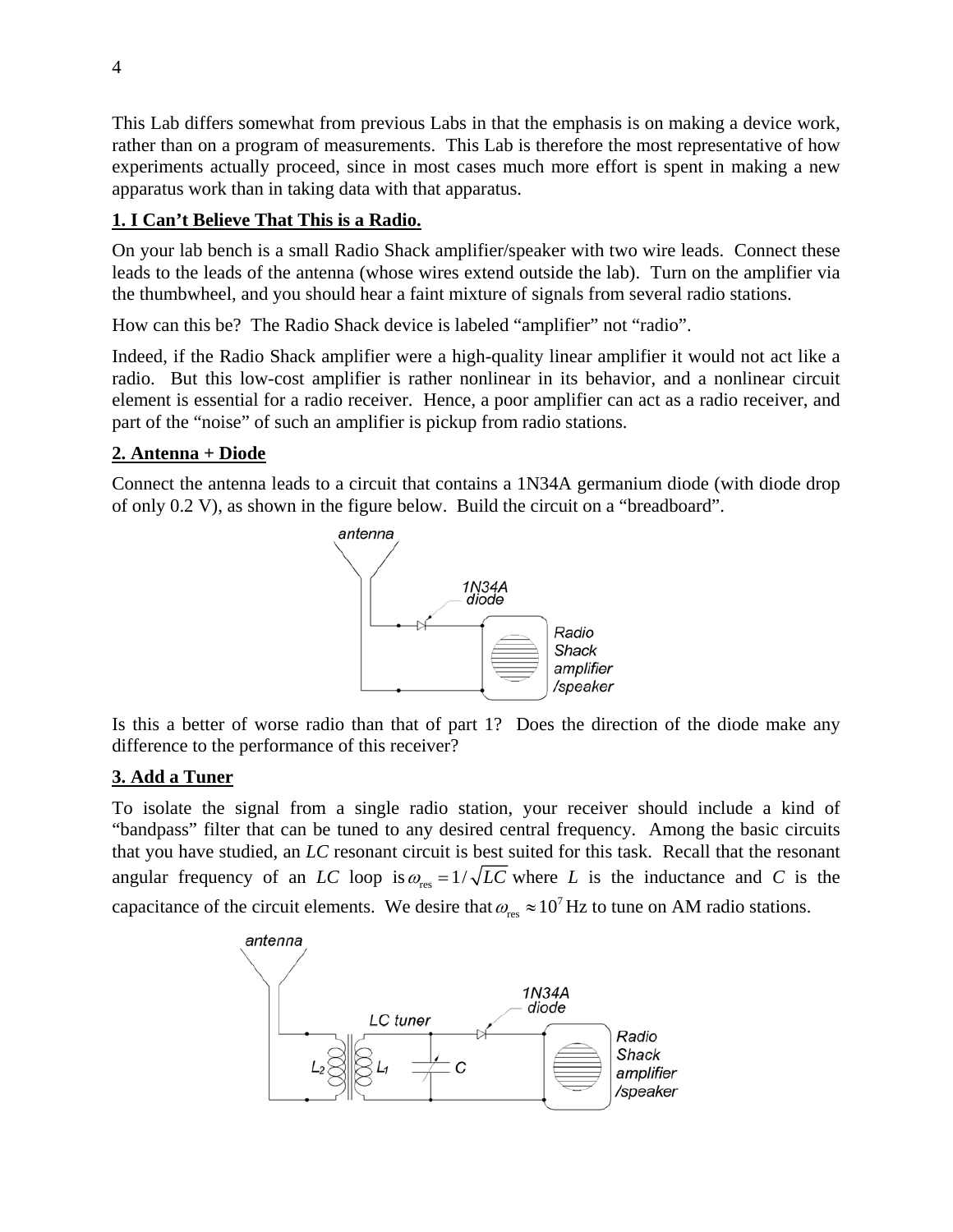Build a parallel-plate capacitor out of two brass bars, separated by a piece of index card. By sliding the upper bar with respect to the lower bar, you can vary the capacitance of your capacitor, which will provide the tuning of your receiver.

Use the solenoid with  $N_1 \approx 100$  turns of fine wires as the inductor  $L_1$  for your resonant circuit.

The problem now is how to couple the antenna to the resonant *LC* circuit. An elegant way to do this is to attach the antenna to the second inductor coil, which has  $N_2 = 10$  turns and which slides over the first inductor to form a transformer. Then, you obtain an amplification of the voltage of the antenna signal according to the law of an ideal transformer (p. 6 of Lab 7),

$$
V_2 = V_1 \frac{N_2}{N_1},
$$
\t(3)

when inductor  $i$  has  $N_i$  turns. Furthermore, a limited amount of tuning can be obtained by sliding one inductor with respect to the other. Try it.

However, the primary tuner for your AM receiver is the capacitor. How many different radio stations can you detect by sliding one bar of the capacitor relative to the other?

To tune on one radio station while rejecting the signal from an adjacent channel would require a resonant circuit whose resonance curve has a full width at half maximum of only 10 kHz. The quality of the tuning circuit is a major factor in the overall quality of a radio.

### **4. Add Your Own Amplifier**

Tune the radio of part 3 to the strongest station you can find, and replace the Radio Shack amplifier/speaker with your headphones, using the headphone jack with two leads. Probably you won't hear anything. The signal is too weak.

To be able to hear the radio signal on your headphones, build the version of a 2N2222 transistor voltage amplifier shown below, which attaches to the  $10 \text{ k}\Omega$  load resistor that is placed across the diode.



Do NOT connect the antenna to the ground of your amplifier circuit. Use the transformer!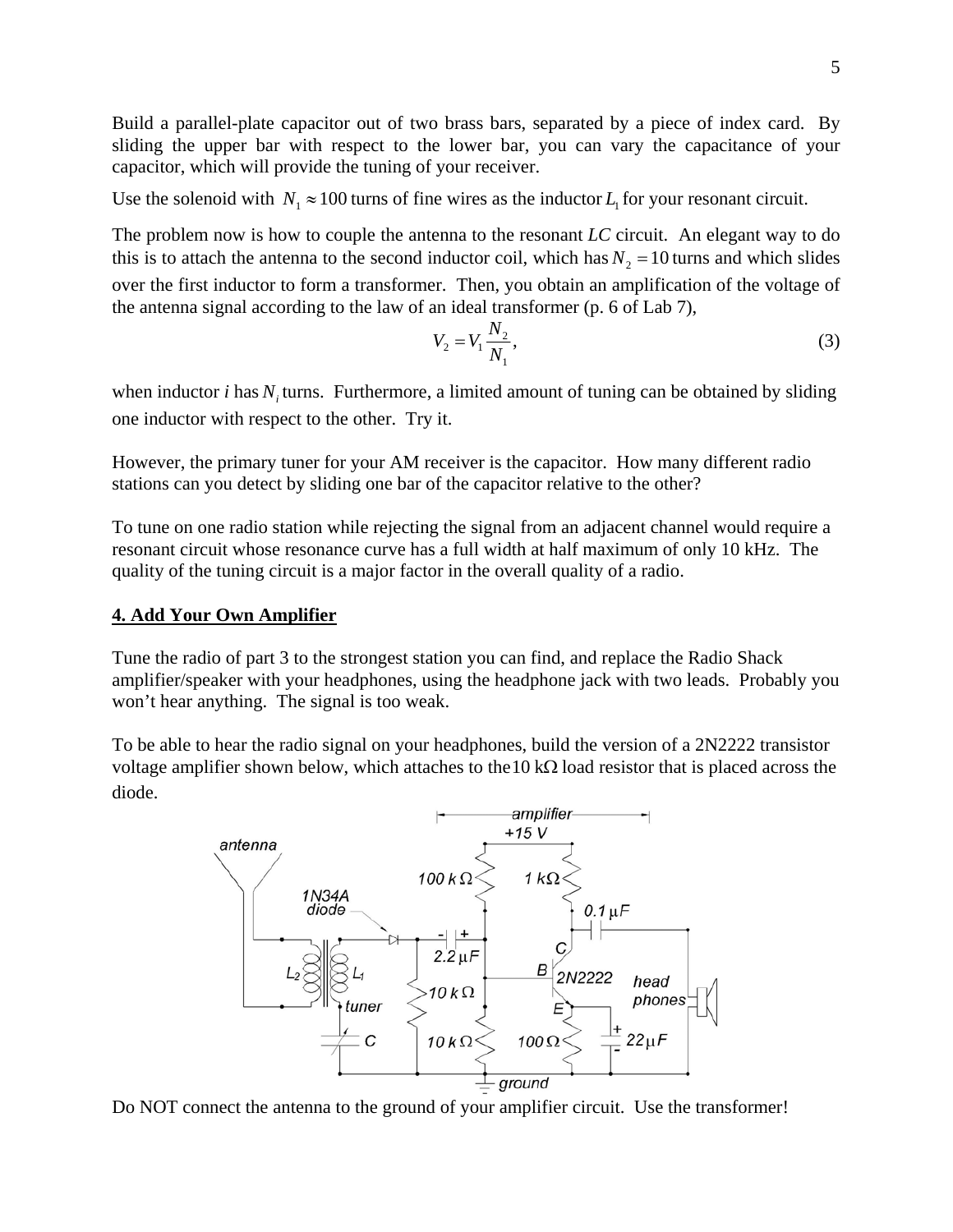This is the same circuit that you built in Lab 10, with only minor variations. The bias voltages for the transistor Base still involve a 10:1 voltage divider, but the resistor values have been multiplied by 10, which helps the diode to perform more like an ideal diode. Also, the 100  $\Omega$ resistor connected to the Emitter now has a 22  $\mu$ F capacitor in parallel, which improves the performance of the amplifier at high frequencies. If you have time, compare the performance of the circuit without the 22  $\mu$ F capacitor and with the Base bias resistors having values1 kΩ and 10 kΩ.

If you have constructed your amplifier correctly, you should be able to hear, somewhat faintly, the radio signal in your headphones now. If not, there may be a problem with the circuit, and you may wish to jump ahead to part  $6 =$  circuit diagnostics with scope and wave generator.

## **5. Add a Low-Pass Filter**

The performance of your circuit can be improved slightly by adding a simple RC low-pass filter, as shown in the figure below.



### **6. Circuit Diagnosis with a Wave Generator and Oscilloscope**

It is almost impossible to build a circuit as complicated as the one above such that it works correctly on the first try. Rather, it is helpful to have a step-by-step set of checkout procedures to verify that one part of the circuit is working before constructing the next. Here we sketch a possibly useful set of tests of pieces of the circuit, which also may teach you a bit more about how those subcircuits work.

Your breadboard has the flexibility to accommodate most of these tests with minimal disruption to the wiring of the rest of the circuit.

# **6a. The Diode**

Connect the output of the Wavetek generator to test points *a* and *b* shown on the lower figure on p.6, and use "tee" to send a copy of the output to Ch 1 of your oscilloscope. Set the output frequency to about 1 MHz to simulate a radio carrier wave, and set the amplitude to about 1 V so that you will have no trouble seeing the effect of the signal.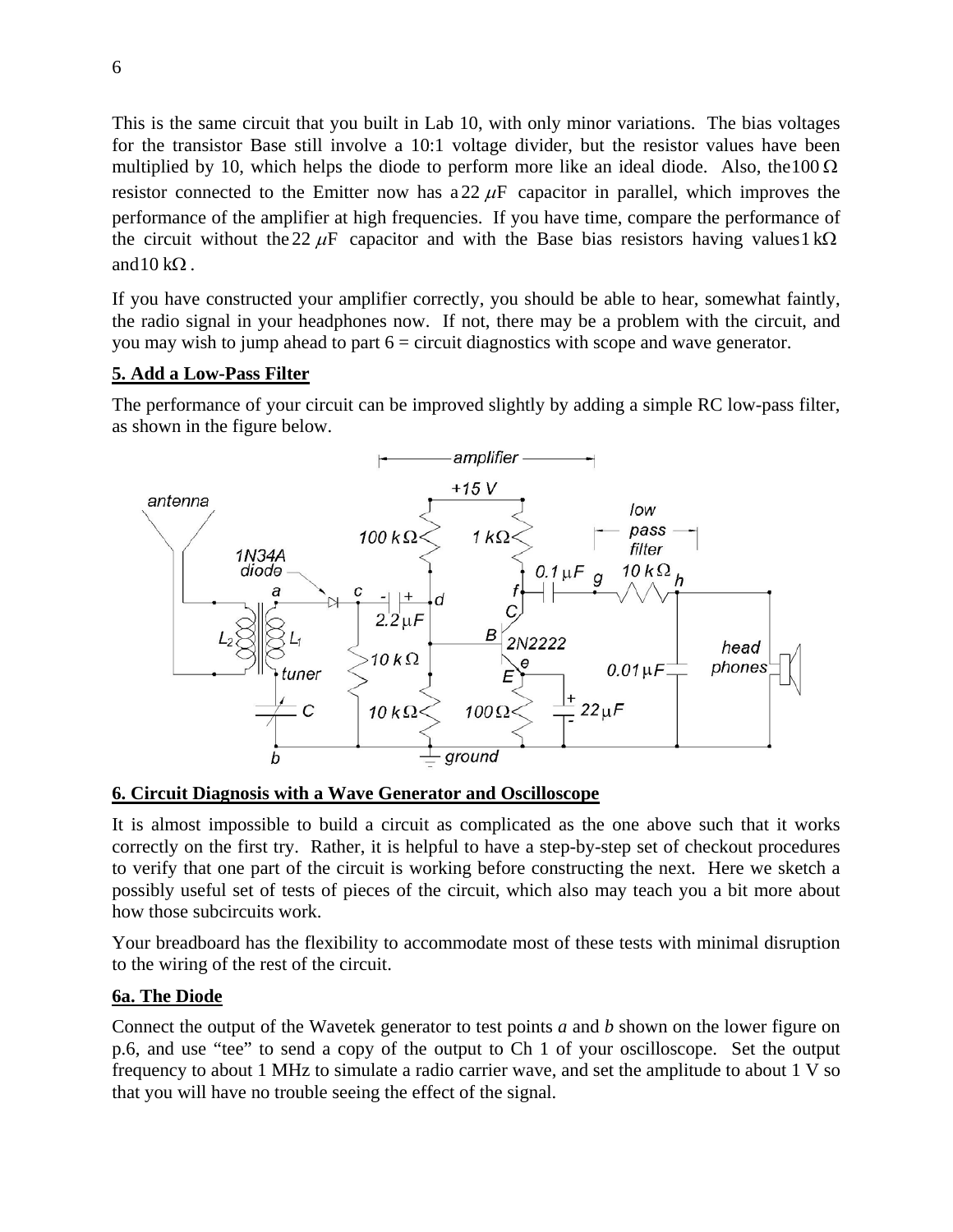Connect the 10X scope probe to Ch 2 of the scope, connect the probe tip to test point *c*, and connect the probe ground to test point *b* (where the probe ground should remain for all subsequent tests). The scope display of Ch 2 should be a clipped off version of the input signal on Ch 1. If not, there is trouble with your diode. The clipped signal from a working diode may be less perfect than textbook illustrations! This is a nonlinear device.

You may wish to reverse the diode in the circuit to see what happens.

The Wavetek generator has an additional feature that is very useful in simulating an AM radio signal. Near the center of the control panel is a push button labeled *amplitude modulation ON/OFF.* Press this button to *ON.* The scope display on Ch 1 should now look something like the lefthand side of the lower figure on p. 2. You can adjust the modulation depth with the knob just to the left of the *ON/OFF* button. The modulated signal is still a high-frequency signal, as described by eq. (2), which contains information about a low frequency that the rest of your circuit should be able to detect, when it is working.

For subsequent tests, you can switch back and forth between the pure sine wave and the modulated sine wave as you find useful.

## **6b. The Transistor Base**

The rectified waveform at testpoint *c* extends from ground to some maximum (or minimum) voltage. But testpoint *d* will have a DC level of about 1.5 V if the 15 V power supply is turned on. So when checking out testpoint *d*, you should use Ch 2 of the scope on both AC and DC to verify that the signal is as expected. Of course, the AC signal at testpoint *d* should be the same as that at testpoint *c*.

### **6c. The Transistor Emitter**

The DC level at testpoint *e*, the transistor Emitter, should be about 0.8V. The AC signal at this testpoint should be very similar to that at testpoints *c* and *d*.

### **6d, The Transistor Collector**

The DC level at testpoint *f*, the transistor Collector, should be about 10 V. The AC signal at this point should be about 10X that at testpoints *c*, *d* and *e* if the amplifier is working properly.

### **6e. The Circuit Output**

Turn on the amplitude modulation of the Wavetek generator for these finals tests.

Testpoint *g* should show the same AC signal as at testpoint *e*, but with no DC level. The AC signal here should still show the 1 MHz oscillations within the halfwave form due to the rectification of the diode.

The waveform at testpoint *h* is a low-pass filtered version of the waveform at testpoint *g*, and hence the high-frequency oscillations should be gone now.

If all these tests are successful, remove the input from the Wavetek generator, and you should be able to hear (perhaps rather faintly) the radio signal in your headphones, when they are connected to testpoints *h* and *b*. If the tests were successful but the headphones still sound quiet, substitute the Radio Shack amplifier/speaker for the headphones. You may need to tune your capacitor (and also the pair of inductors) to maximize the signal.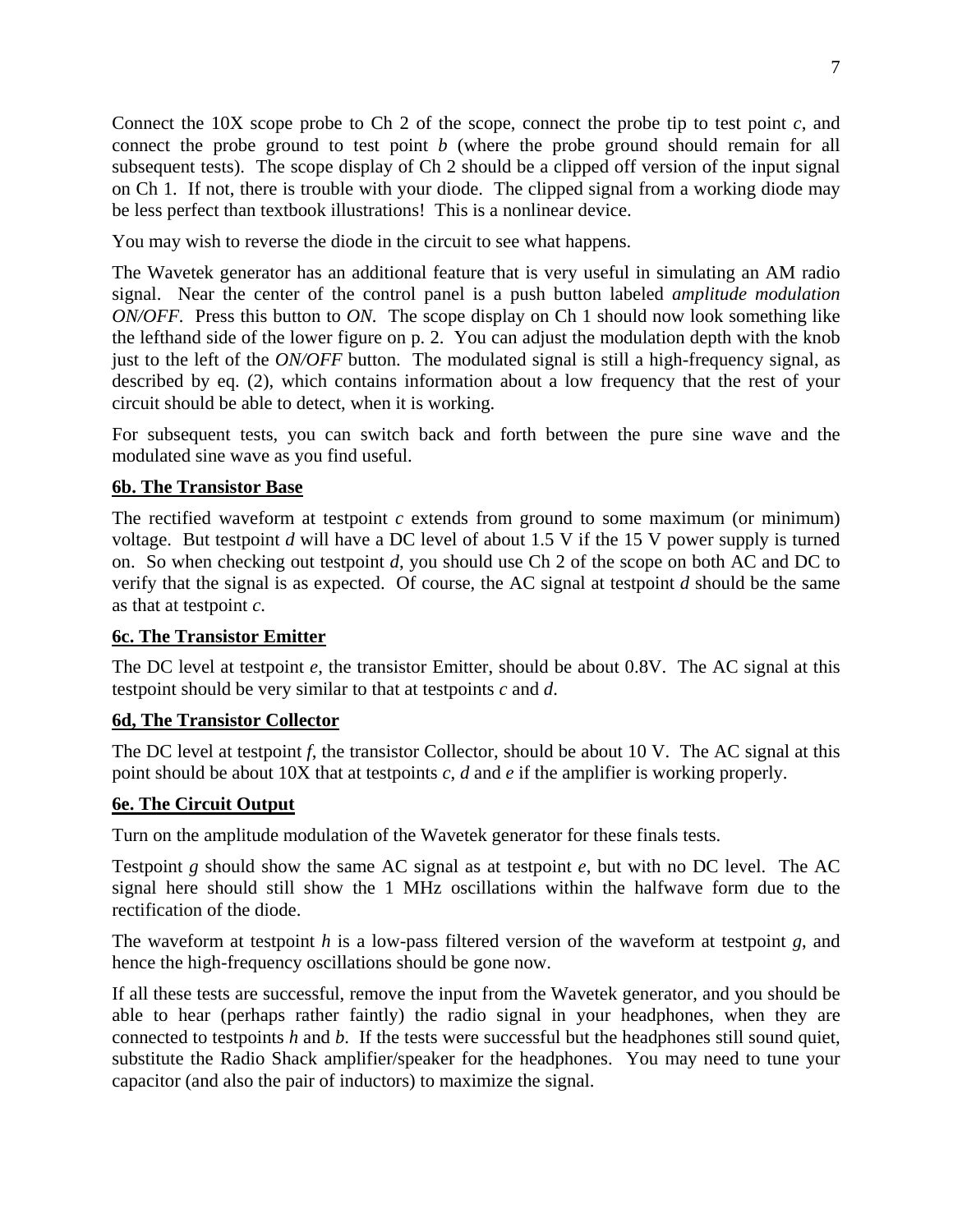Connect your headphones to testpoint *g* to hear the unfiltered signal. Do **not** connect your headphones to testpoints *d*, *e* or *f*, as the DC levels there could damage your phones.

## **6f. OPTONAL: The Effect of Overmodulation**

This test is optional because it requires borrowing a  $2<sup>nd</sup>$  Wavetek generator from another lab station.

The goal is to verify that the conceptually simpler modulation scheme described by eq. (1), and shown in the figure at the top of p. 2, is undesirable.

To study this you need to generate a waveform like that on the lefthand side of the figure at the top of p. 2. Borrow a  $2^{\text{nd}}$  Wavetek generator and set its output frequency to about 1 kHz. Connect the output of this generator to the *AM Sweep* input of the first generator. Press the *EXT* button that is just to the left of the *AM ON/OFF* button. The waveform from the 2<sup>nd</sup> generator now modulates the waveform of the first (which latter should be set to about 1 MHz frequency).

While listening to the output of your amplifier on your headphones, or with the Radio Shack amplifier/speaker, vary the amplitude of the output of the 2<sup>nd</sup> Wavetek generator. You can view the effect of the modulation on Ch 1 of the oscilloscope (which should still be connected to the output of the first Wavetek generator via a "tee"). "Overmodulation" begins when the "envelope" of the modulated signal reaches all the way to the middle height of the signal, and even goes beyond to create a waveform with a double peak structure.

The quality of the Wavetek generators is not sufficient to produce an overmodulated signal exactly like that shown on the top of p. 2; the modulations become somewhat "squarish" in the case of severe overmodulation.

However, if you have a good ear, you can hear that the audio tone becomes less pure as soon as any overmodulation is present, and that the form of the impurity is the presence of the first overtone of the audio signal (plus even higher overtones in the case of "squarish" overmodulation). If the Wavetek generators were of higher quality, you would hear the fundamental tone completely disappear in the case of full overmodulation, and all you would hear is the first overtone.

The value of this Lab is in the process of making your radio work, so record the details of this process in your Lab notebook. Verify with your Lab partner that both of you can explain the process of amplitude modulation and demodulation that are the bases of AM radio.